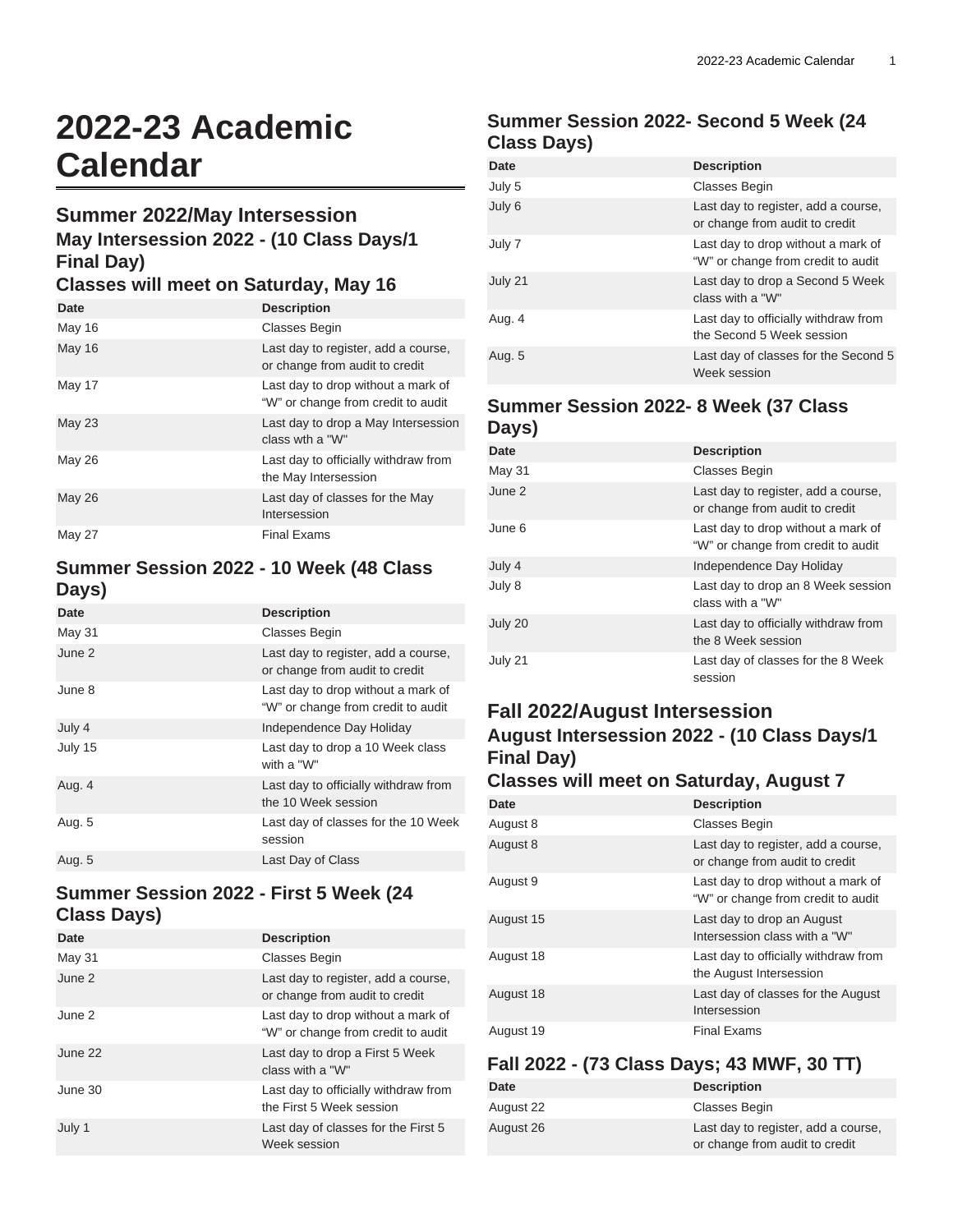| September 2    | Last day to drop without a mark of<br>"W" or change from credit to audit                  |
|----------------|-------------------------------------------------------------------------------------------|
| September 5    | Labor Day Holiday                                                                         |
| October 17-18  | <b>Fall Break</b>                                                                         |
| October 31     | <b>Priority Registration for Spring</b><br>2021 begins for currently enrolled<br>students |
| November 18    | Last day to drop a full semester<br>class with a "W"                                      |
| November 23    | Thanksgiving Break (student break;<br>University offices will be open)                    |
| November 24-25 | Thanksgiving Holiday                                                                      |
| December 8     | Last day to officially withdraw from<br>all classes                                       |
| December 8     | Last day of classes for fall semester                                                     |
| December 10    | <b>Reading Day</b>                                                                        |
| December 12-16 | <b>Final Exams</b>                                                                        |
| December 17    | Commencement                                                                              |

# **2023 Academic Calendar January 2023/January Intersession January Intersession 2023 - (9 Class Days/1 Final Day)**

| Date       | <b>Description</b>                                                       |
|------------|--------------------------------------------------------------------------|
| January 3  | <b>Classes Begin</b>                                                     |
| January 3  | Last day to register, add a course,<br>or change from audit to credit    |
| January 4  | Last day to drop without a mark of<br>"W" or change from credit to audit |
| January 10 | Last day to drop a January<br>Intersession class with a "W"              |
| January 13 | Last day to officially withdraw from<br>the January Intersession         |
| January 13 | Last day of classes for the January<br>Intersession                      |
| January 14 | <b>Final Fxams</b>                                                       |

# **Spring 2023 - (73 Class Days; 43 MWF, 30 TT)**

| Date        | <b>Description</b>                                                                                |
|-------------|---------------------------------------------------------------------------------------------------|
| January 17  | Martin Luther King Day                                                                            |
| January 18  | <b>Classes Begin</b>                                                                              |
| January 24  | Last day to register, add a course,<br>or change from audit to credit                             |
| January 31  | Last day to drop without a mark of<br>"W" or change from credit to audit                          |
| March 21-25 | Spring Break Week                                                                                 |
| April 4     | Priority Registration for Summer and<br>Fall 2021 terms begins for currently<br>enrolled students |
| April 22    | Last day to drop a full semester<br>class with a "W"                                              |
| May 5       | Last day to officially withdraw from<br>all classes                                               |

| May 5    | Last day of classes for spring<br>semester |
|----------|--------------------------------------------|
| May 6    | <b>Reading Day</b>                         |
| May 9-13 | <b>Final Exams</b>                         |
| May 14   | Commencement                               |
| May 21   | Law School Commencement                    |

# **Summer 2023/May Intersession May Intersession 2023 - (10 Class Days/1 Final Day)**

#### **Classes will meet on Saturday, May 21**

| Date          | <b>Description</b>                                                       |
|---------------|--------------------------------------------------------------------------|
| May 16        | Classes Begin                                                            |
| <b>May 16</b> | Last day to register, add a course,<br>or change from audit to credit    |
| May 17        | Last day to drop without a mark of<br>"W" or change from credit to audit |
| <b>May 23</b> | Last day to drop a May Intersession<br>class with a "W"                  |
| May 26        | Last day to officially withdraw from<br>the May Intersession             |
| <b>May 26</b> | Last day of classes for the May<br>Intersession                          |
| <b>May 27</b> | <b>Final Exams</b>                                                       |

#### **Summer Session 2023 - 10 Week (48 Class Days)**

| Date   | <b>Description</b>                  |
|--------|-------------------------------------|
| May 29 | <b>Memorial Day Holiday</b>         |
| May 30 | <b>Classes Begin</b>                |
| July 4 | Independence Day Holiday            |
| Aug. 4 | Last day of classes for the 10 Week |
|        | session                             |

#### **Summer Session 2023 - First 5 Week (24 Class Days)**

| Date          | <b>Description</b>                                  |
|---------------|-----------------------------------------------------|
| May 29        | Memorial Day Holiday                                |
| <b>May 30</b> | <b>Classes Begin</b>                                |
| June 30       | Last day of classes for the First 5<br>Week session |

## **Summer Session 2023 - Second 5 Week (24 Class Days)**

| Date     | <b>Description</b>                                   |
|----------|------------------------------------------------------|
| July 3   | Classes Begin                                        |
| July 4   | Independence Day Holiday                             |
| August 4 | Last day of classes for the Second 5<br>Week session |